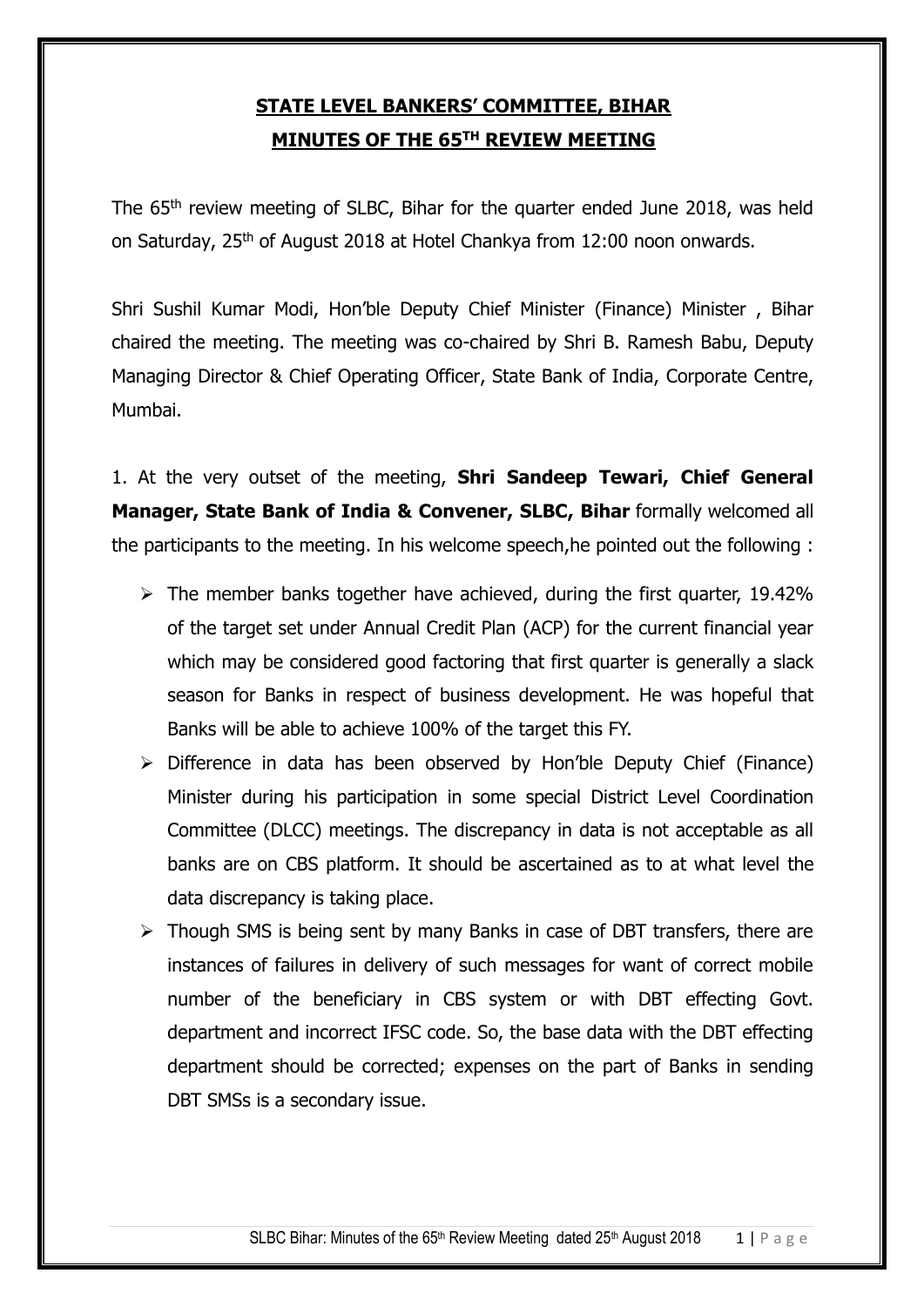2. **Shri N.P.Topno, Regional Director, Reserve Bank of India , Patna** thanked the Deputy Managing Director, SBI, for his presence to co-chair the meeting. In his address to the house, he made the following observations:

- Some Banks have gained growth on quarter on quarter (QoQ) basis, some have shown growth on year on year (YoY) basis and some have gained increase in business on both basis. But it is a matter of concern for those banks which are lagging on both the counts and they need to put in more efforts to achieve the ACP target.
- NPA of Private Sector Banks in the state is 1.07%. However it is 10.68% for Public Sector banks and 27.88% for RRBs which is a matter of concern.
- Despite instructions from State Government , Banks are not getting required cooperation from District Administration in recovery of amount involved in certificate cases resulting in poor recovery and piling up of certificate cases. The amount involved in pending certificate cases is more than the sum total of paid up capitals of State Bank of India and Central Bank of India.
- For a better understanding of economic development trajectory, the Credit to State GDP ratio should also be discussed in addition to Credit to Deposit Ratio.
- There is sufficient availability of cash with no cash crunch either in RBI or in banks.

3. **Shri S.K.Majoomdar, Chief General Manager, NABARD** highlighted the need of making concerted efforts towards "doubling farmers' income" as envisaged by Government of India in their 2016-17 budget announcement. He highlighted the fact that the plight of the agriculture and farmers is pitiable because Agriculture contributes 17% to national GDP whereas around 60% of country's population is dependent on agriculture. This is a highly skewed ratio and is unsustainable. Earlier attempts focused on increasing production or credit flow has not yielded the desired result. To enable agriculture to sustain such a large population, multi pronged attempts focused on increasing farmers' income are required to be made . In this regard, he made a detailed power point presentation and suggested the following action points for all the stake holders:

- Land Reform and Digitisation of land records
- Amendment in Land Lease Act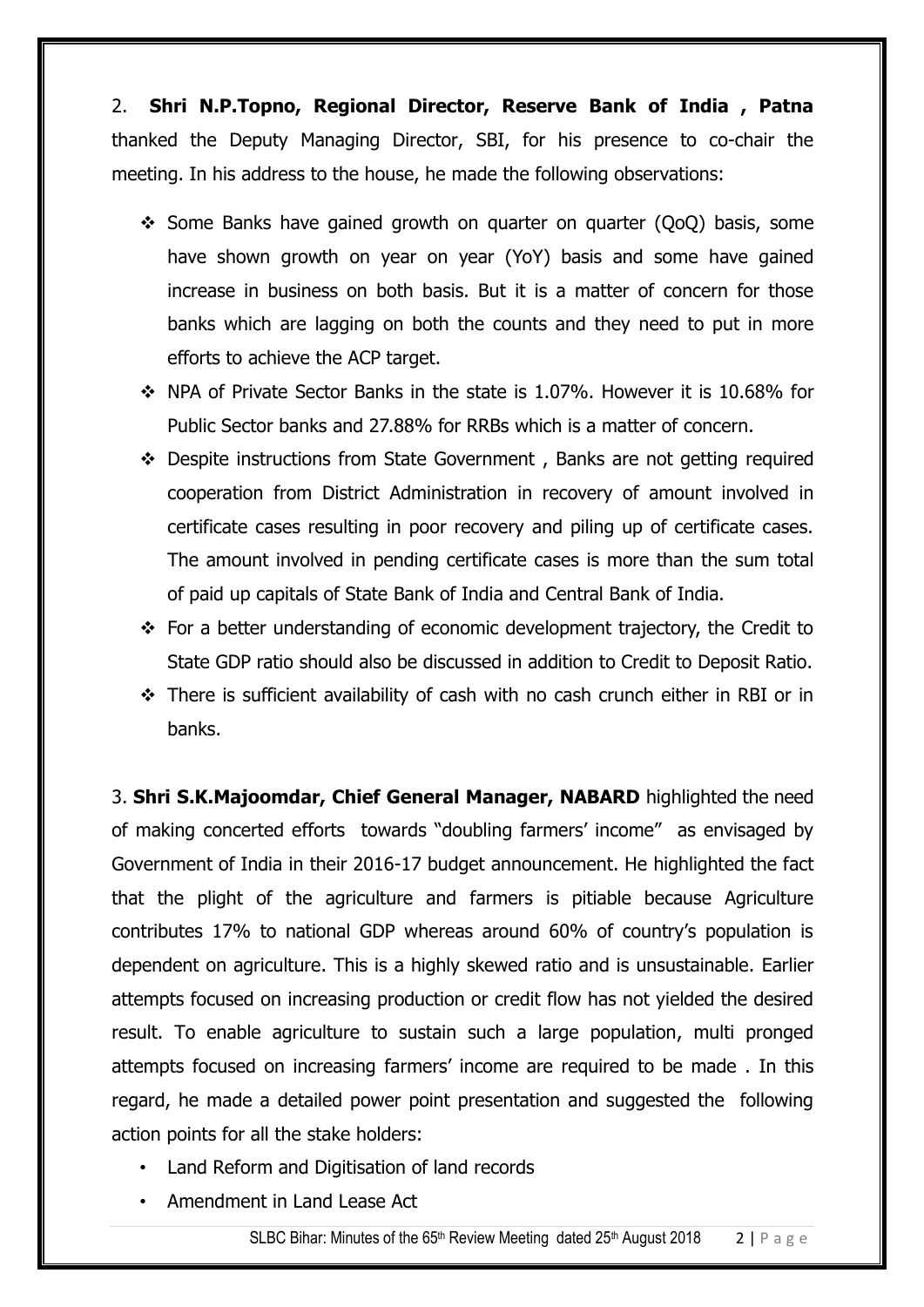- Market Reforms (Better market access for enhanced price realization and convergence)
- Widening of Credit (Coverage of all eligible farmers under KCC)
- Higher Credit flow to potential activities like Dairy, Fisheries, Poultry, Goatery and Food processing.
- Integrated loan for cultivation and one or two interdependent allied-agri activities.
- Organising Panchayat-wise KCC/ Credit Camps.

**4. Shri B. Ramesh Babu, Deputy Managing Director & Chief Operating Officer, State Bank of India,** drove home the need of 100% achievement under ACP & opening of banking outlets against allotted targets . During his deliberations, he laid emphasis on the undernoted points:

- $\triangleright$  Though the achievement under ACP during Q1 2018-19 is lesser by 132 basis points as compared to Q1 2017-18, Banks in the state have disbursed Rs 2,427 more in comparison of Q1 of 2017-18.
- $\triangleright$  Agriculture is the main economic activity in the state and Banks can enhance their credit exposure by financing activities and opportunities as envisaged in the Agriculture Road Map of Government of Bihar (GoB).
- $\triangleright$  Opening of Banking Outlets in URCs should be completed by 31.08.2018 by the allottee banks.
- $\triangleright$  Digitisation of land records, issuance of on-line land possession certificate, access by Banks for noting charges and reduction/ waiver of stamp duties on various loan agreements are some important measures that can have a booster impact on credit off-take in the state and improvement of CD ratio.
- $\triangleright$  As insurance of crop is mandatory under KCC scheme of Banks, "Bihar Rajya" Fasal Sahayta Yojana" should be tweaked to include KCC loans financed by Banks.
- Posting of dedicated Certificate Officers at Sub-Divisional / District levels may help in recovery of NPAs.
- $\triangleright$  Data flow from Banks to SLBC should be correct and timely. There is no use of deliberating over incorrect data.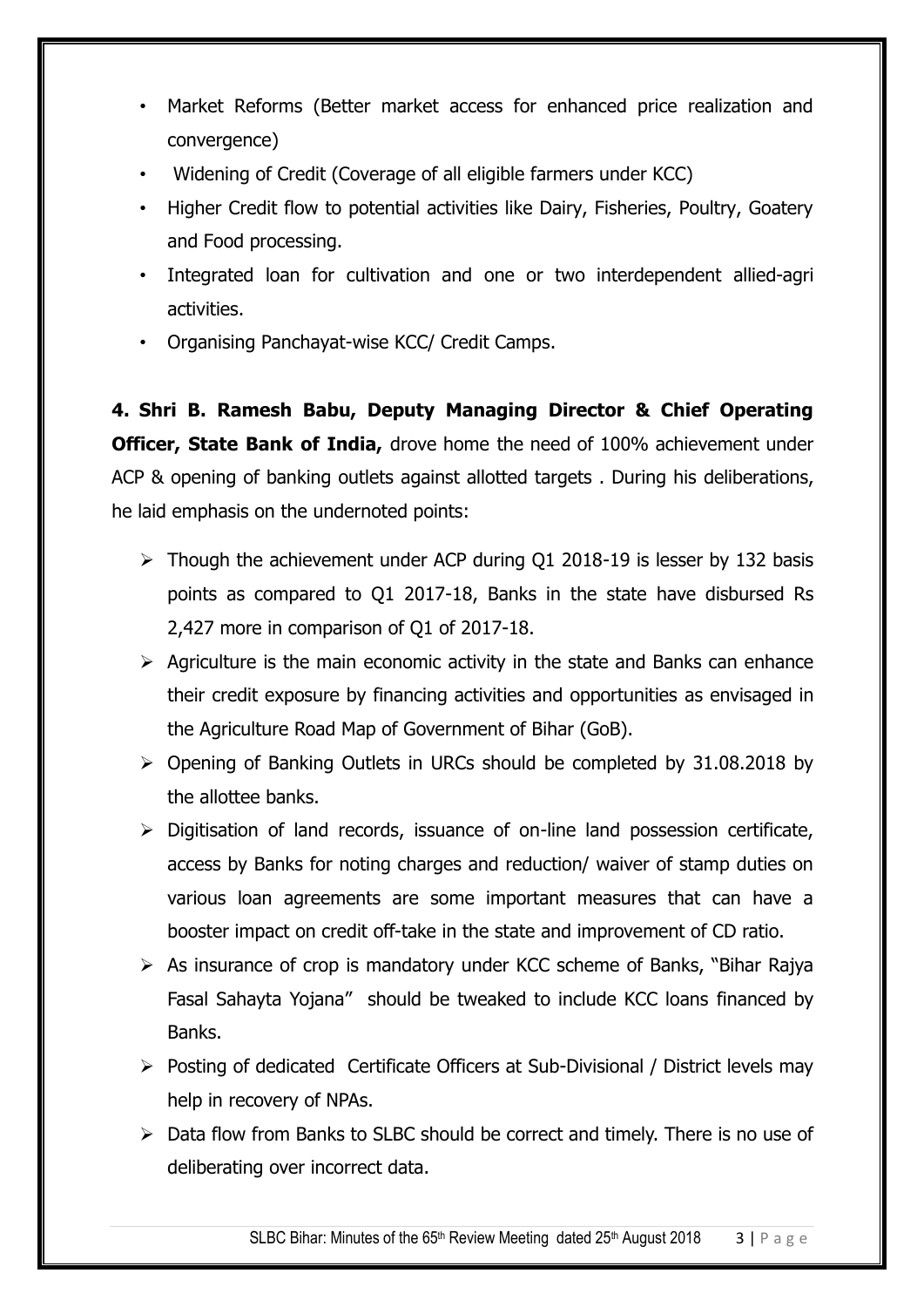- $\triangleright$  Banks in Bihar have achieved together more than 100% in the three social security schemes namely PMJDY, PMJJBY and PMSBY under Extended Gram Swaraj Ahiyan.
- $\triangleright$  NABARD can select some progressive farmers and demonstrate that their income can be / have been doubled. Something achieved by someone is always a catalyst for others to achieve the same.

# **5. Smt. Sujata Chaturvedi, Principal Secretary (Finance), Govt. of Bihar**  mentioned the following points during her deliberations :

- $\div$  In the light of recent variance observed in data available in SLBC agenda papers and data put up by LDMs in special DLCC meetings (in 5 districts which were attended by Hon'ble Dy. Chief (Finance) Minister), it is imperative that all Banks put in concerted efforts to ensure data sanctity.
- $\div$  As mentioned in the SLBC agenda papers (page no. 48), RBI has issued Master Circular on Lead Bank Scheme (Circular No. FIDD. CO. LBS. BC. No.2/ 02.01.2018-19 dated 2<sup>nd</sup> July 2018) wherein there are clear cut guidelines on data flow from Banks to SLBC. RBI is requested to oversee and ensure compliance of their instructions by Banks in Bihar so that correct data is made available to SLBC.
- \* In case any line department wants to have further details on performance of its particular scheme, the same can be collected by them directly from the particular Bank/ Banks.
- Though some Banks have confirmed that SMSs are being sent to all DBT beneficiaries, in some banks it is still not being done. If expenses involved is a constraint on sending SMSs, Government is willing to reimburse such expenses if banks come up with such a proposal.

# **6. Sri Sushil Kumar Modi, Hon'ble Dy Chief Minister and Finance Minister, Govt. of Bihar** expressed his views as under:

 Despite prior information, senior officials from Banks were not present in the special DLCC meetings attended by Hon'ble Dy. Chief (Finance) Minister in 5 districts namely Arwal, Banka, Rohtas, Katihar and Gopalganj. In some of these meetings even district coordinators of some Banks were not present.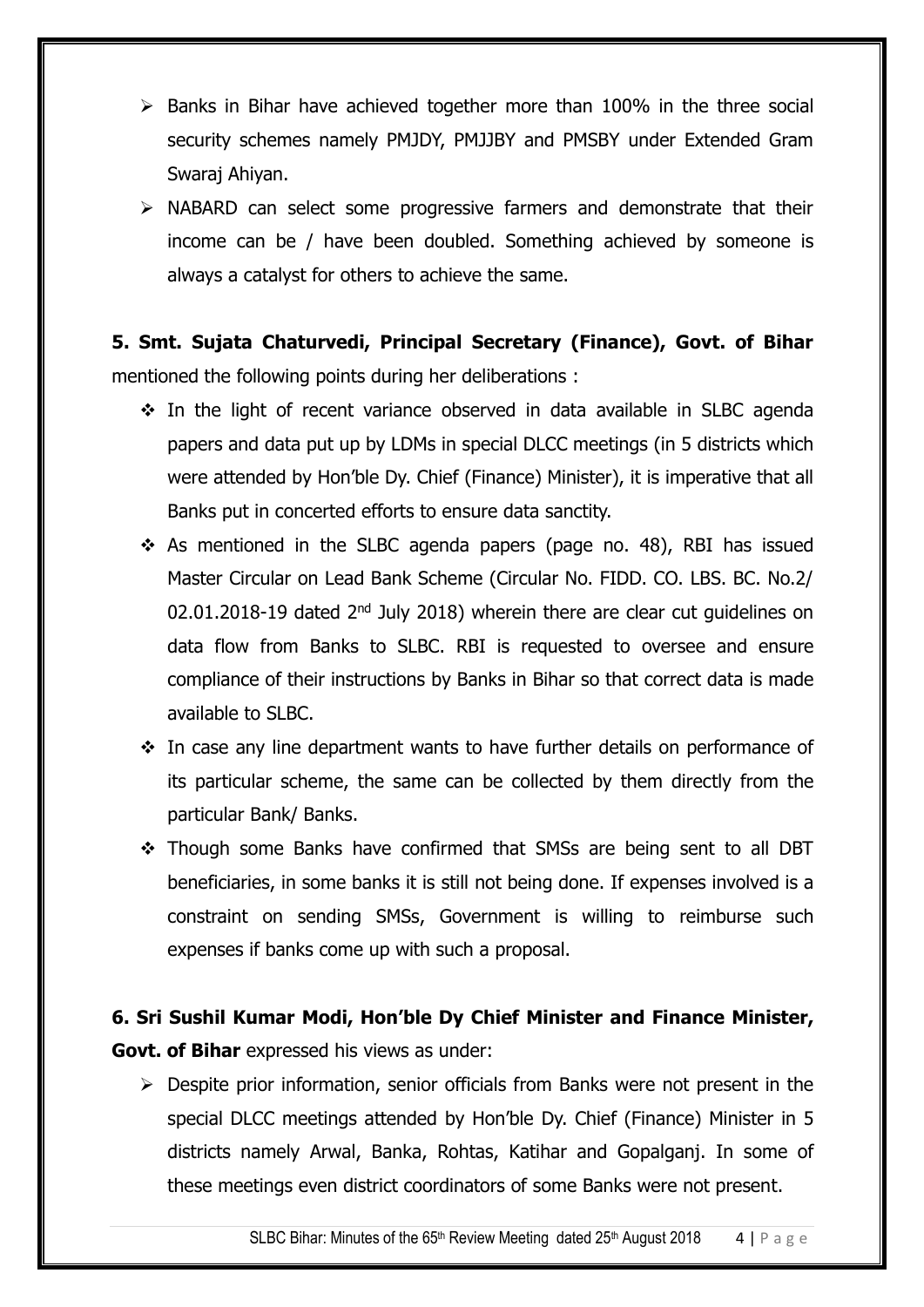- $\triangleright$  Presence of senior bank officials is an opportunity for them to keep abreast of the overall development taking place in their area of operation. These meetings should be attended by district level officials of important government departments , Jeevika , representatives of BC agents/ CSPs/ Bank Mitras etc. be also invited.
- $\triangleright$  Senior bank officials, designated especially for the purpose, who attends these meetings and are well conversant with proceedings / outcomes of previous meetings , should preferably attend DLCC meetings for fruitful discussion.
- $\triangleright$  There was a difference upto as much as 40% in data in SLBC agenda papers as on 31.03.2018 and data reported by LDMs in these special DLCC meetings. SLBC should prepare a comparative statement to ascertain the extent of data divergence and present in the next SLBC meeting. Though the issue of data divergence is a listed agenda item for today's meeting, banks having lead bank responsibility in the aforesaid districts have not come prepared on the issue.
- $\triangleright$  As per RBI's circular instructions, DLCC meetings should be convened by the Lead Banks at quarterly intervals. But DLCC meetings for discussing performance during March-2018 quarter were held in August 2018 in Madhubani, Sheikhpura and Siwan districts . The reasons for such an inordinate delay should be ascertained and informed to the Chair immediately.
- $\geq 4$  / 5 LDMs and SDCs (Banking) should be invited to participate in each SLBC meeting.
- $\triangleright$  During forthcoming SLBC meetings, the discussions should be issue-based. The Steering Committee, a sub-committee being formed for finalizing agenda of the SLBC meetings, may identify most important and perennially problematic 10 / 12 issues to be discussed during the upcoming SLBC meetings.

## **7. Review of Performances of Banks during Q-1 of FY 2018-19:**

**Hon'ble Deputy Chief Minister** reviewed the performance of the banks for the quarter as under :

 **ACP & CD ratio :** The achievement under ACP during the quarter ended June in current FY has been 19.42% as compared to 20.74% during the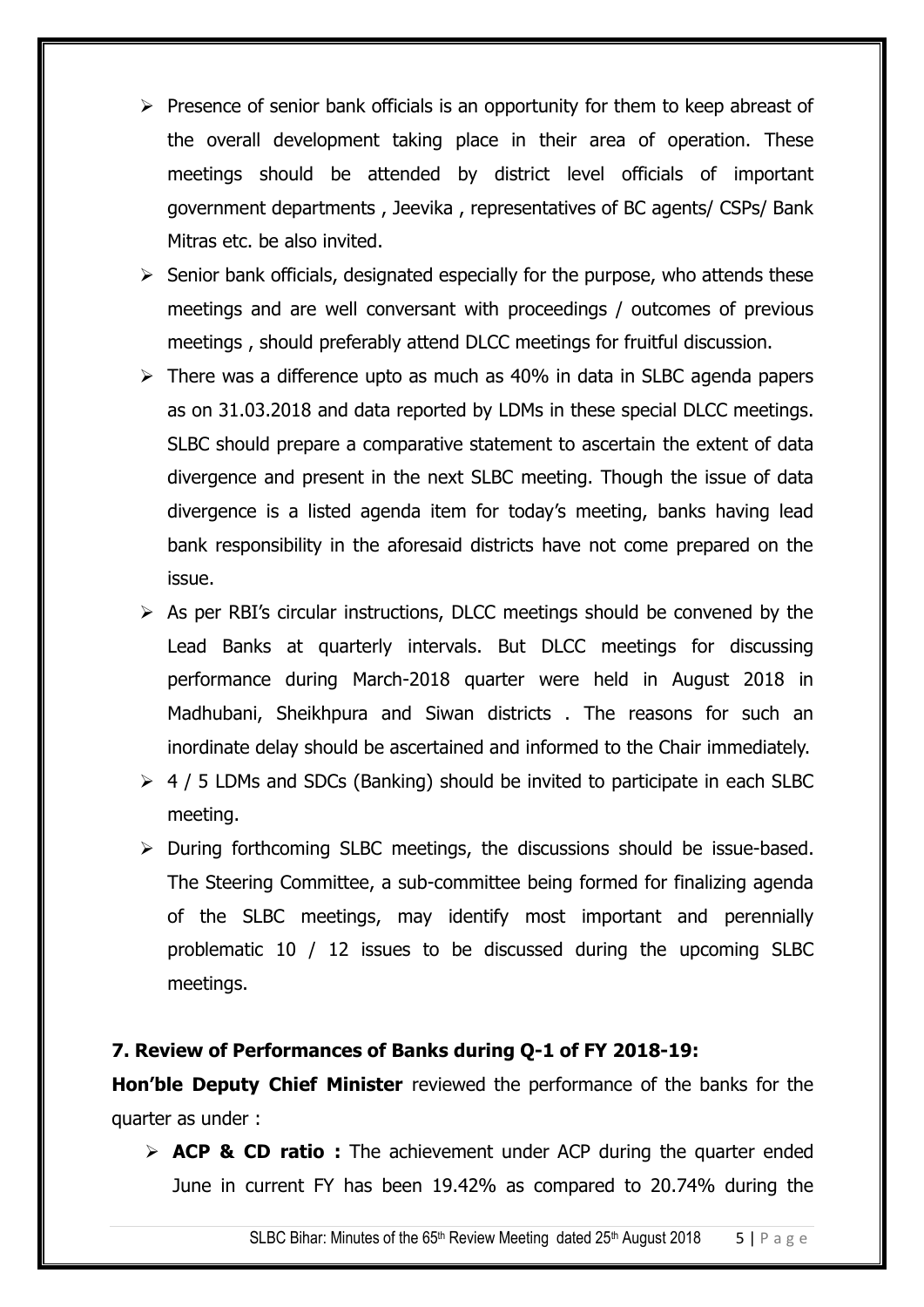corresponding period of last year i.e less by 132 basis points. However, the performance of the banks it is satisfactory in light of the fact that :

- i. banks have disbursed Rs 25,241 Crores in Q-1 of 2018-19 as compared to Rs 22,814 Crores during corresponding period of last year,
- ii. Subsequent to yearly closing, banks are engaged in audit, target setting, transfer-postings etc. during Q-1.
- iii. The CD Ratio in Q-1 of 2018-19 stood at 43.12% which is 155 basis points more than 41.57% in Q-1 of 2017-18.

# **Opening of BOs in URCs :**

- i. Out of a target of 602, 283 BOs are yet to be opened in URCs. Keeping in view RBI's clarification that even the Banks under PCA can open fixed point BCs, the remaining target of opening BOs in URCs should be achieved before the next SLBC meeting.
- ii. Additionally, 260 villages out of 394, as advised by DFS, are under LWE and aspirational districts. It is imperative that BOs in all these 260 villages are opened before the next SLBC meeting. Opening of more and more BOs in LWE districts will improve ACP achievement & growth and will help fight left wing extremism in these areas.

# **CSPs / BCAs / Bank Mitras:**

- i. There are 15025 BCAs and 3538 brick and mortar rural branches in Bihar whereas there are 42,000 villages approximately.
- ii. In next SLBC meeting, there should be a discussion on :
	- (a) providing banking facility to all villages through BCAs.
	- (b) Functioning of BCAs.
	- (c) Some BCAs should be invited to attend the SLBC meetings.
- **Overall Performance :** The banks are performing well and their performance is very crucial for the state as there can be no development without cooperation from banks.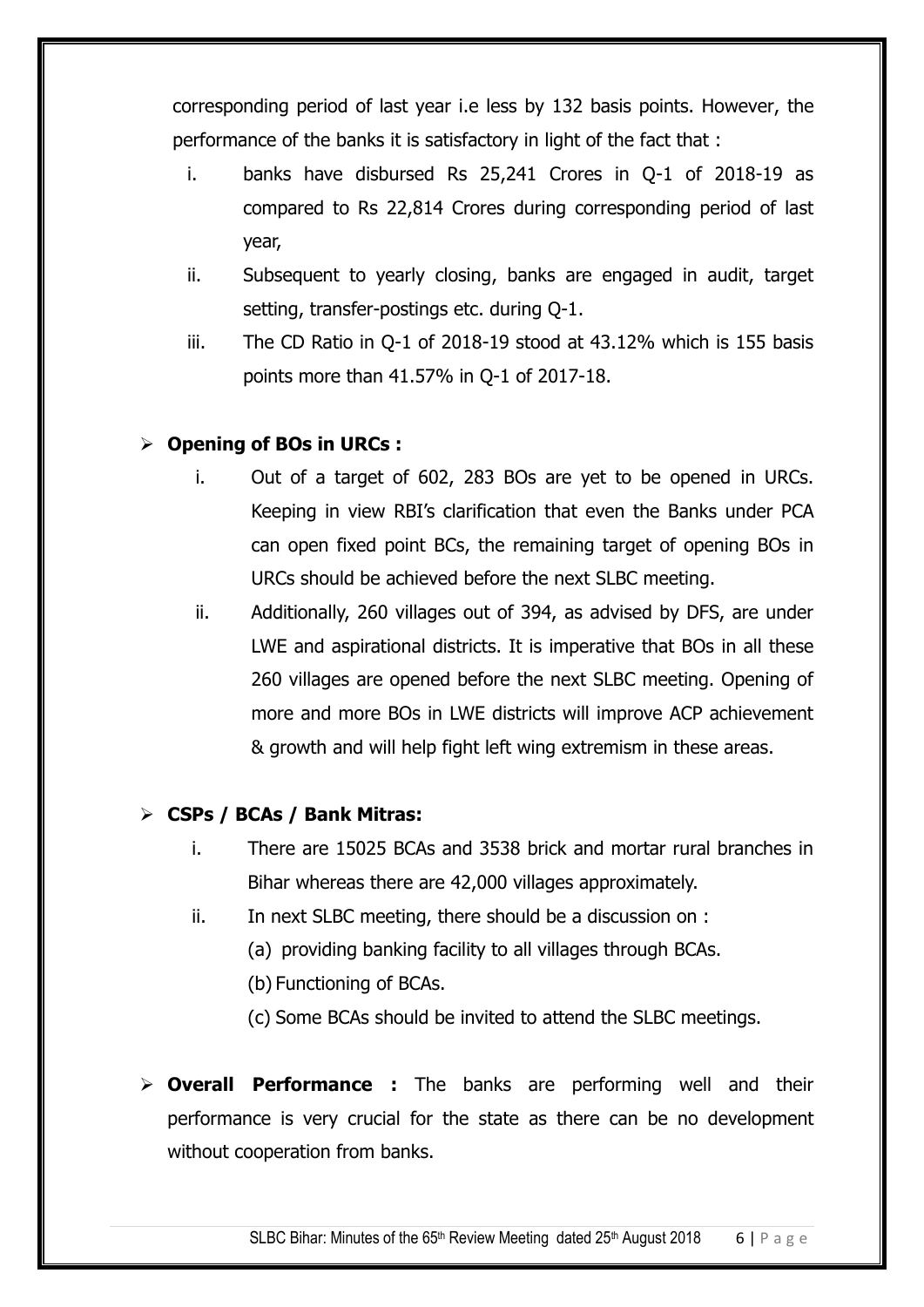# **8. The Principal Secretaries to Govt. of Bihar expressed their views as summarized hereunder:**

## **8.1 Principal Secretary, Agriculuture.**

 $\div$  As per the roster for KCC camps to be organized in the state, 2 camps have been organized so far on  $9<sup>th</sup>$  July and  $16<sup>th</sup>$  August 2018. The camp on 16.08.2018 received good response as reflected from the following data:

|      | Applications generated      | 34,396 |
|------|-----------------------------|--------|
| Ιİ.  | Applications sent to Bank : | 21,084 |
| iii. | Loans sanctioned            | 2,669  |
| İV.  | Loans renewed               | 9,077  |

However, a lot is yet to be done considering that the target for new KCC loans (numbers) is 10 lakhs for the current FY.

- Officials from revenue department were not present in some of the camps to ensure issuance of land possession certificates instantly. Representatives from Banks were also not present in some camps.
- During the deliberations on KCC, many banks voiced concern over non-issuance of notification under PMFSBY for Kharif 2018. As insurance of KCC is mandatory as per RBI circular instructions, absence of insurance facility will affect the achievement of Banks under KCC. Hon'ble Deputy Chief Minister advised that the issue should be taken up by the Cooperative Department and Agriculture Department on priority basis.
- Banks have sanctioned 6,760 loans for Rs 196 Crores under farm mechanization as reported in SLBC agenda papers. However, Agriculture Deptt., GoB, has not received any claim for subsidy and therefore it is presumed that these loans have been done under Banks' own schemes only.
- Subsidy as high as 40% is payable on various Horticulture / Vermi Compost schemes. Banks should finance proactively under such schemes.
- While effecting diesel subsidy through DBT, it has been observed that transaction failure / rejection rate is around 15-20% though the concerned accounts are already Aadhar / Mobile no. seeded. The reason of rejection in majority of cases is non-mapping of bank accounts with NPCI portal.
- $\div$  State Govt. pays interest subvention of 1% for prompt repayment of loans by farmers. However, Commercial Banks are not claiming this which implies that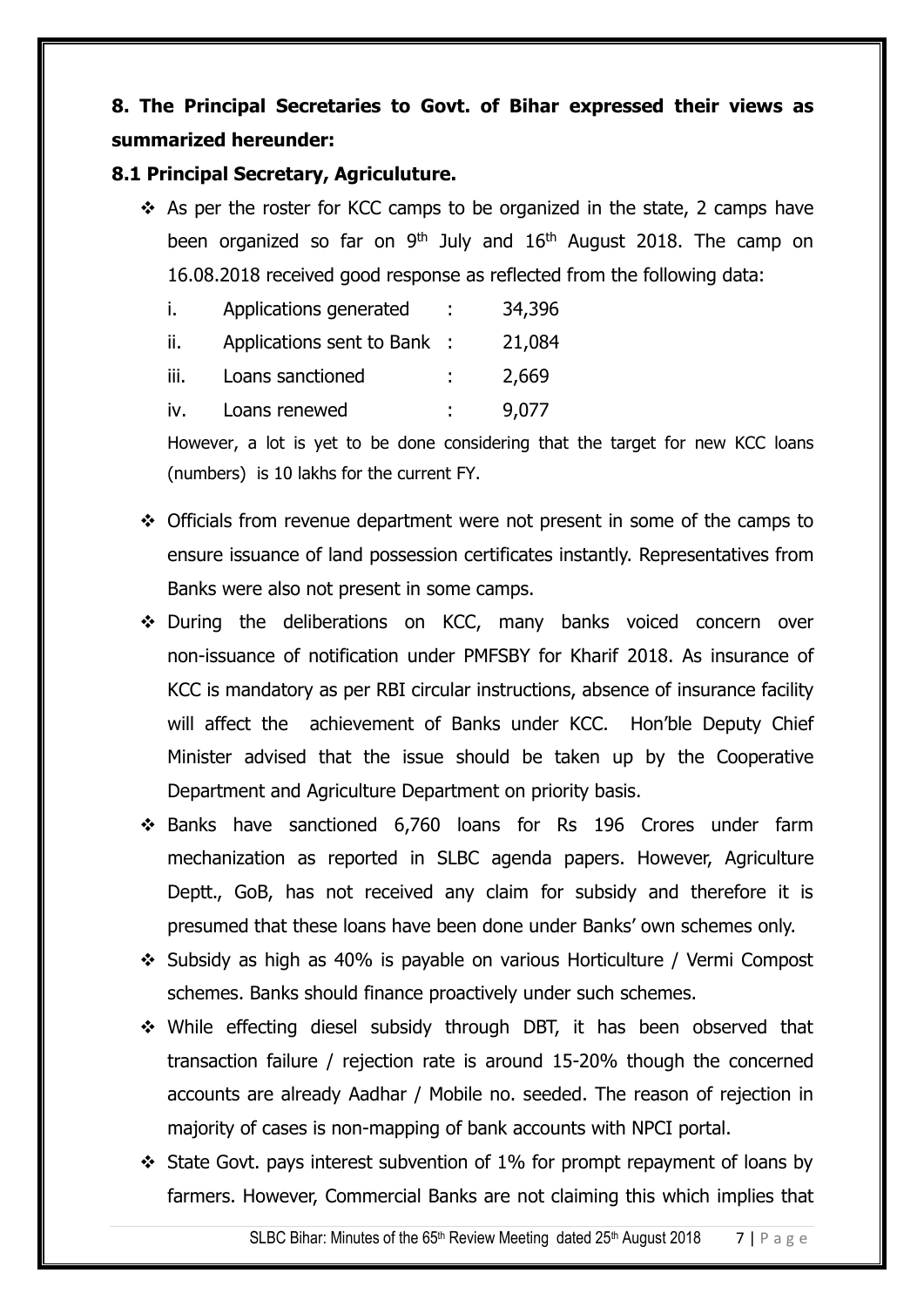the benefit of 1% interest subvention is not percolating down to farmers. This is an old issue pending for resolution. Hon'ble Dy. Chief Minister commented that this issue should be one of the agenda items for discussion in the next SLBC meeting.

## **8.2 Principal Secretary , Social Welfare:**

- $\triangleright$  Rate of DBT rejections is very high in case of various Social Welfare Schemes.
- $\triangleright$  The reasons for high DBT rejections are non-updation of Aadhar numbers and mobile numbers in beneficiaries' data. Updation of legacy data will take time considering the high number of beneficiaries.
- $\triangleright$  In the mean time, it will be very helpful to the Welfare Department in updating the data if banks could advise the reasons of DBT rejections.

## **8.3 Principal Secretary, Industries :**

- Bank branches are extending loan facilities under CGTMSE as a matter of discretion and not to all eligible borrowers as uniform policy. This is hindering credit flow to industries because banks are insisting on collateral whereas as good as 70% coverage is already available under CGTMSE.
- $\div$  Due to imposition of PCA on 11 banks there, is credit squeeze in the industry and payments to sugar farmers are held up. Related banks are requested to see if the credit line could be restored at the earliest for making payments to farmers.

## **8.4 Principal Secretary Principal Secretary, Rural Development:**

- $\checkmark$  As per RBI instructions, the KYC documents of only three office bearers are required for opening accounts of SHGs. But many bank branches insist on submission of KYC/ e-KYC of all members of SHG.
- $\checkmark$  The SHGs in Bihar have a high average repayment record (around 98%). Still many bank branches are asking for the CIBIL records of SHG members.

# **8.5 Principal Secretary , Animal Husbandry and Fishery Resources:**

The performance of Banks under Fisheries and Poultry is very poor.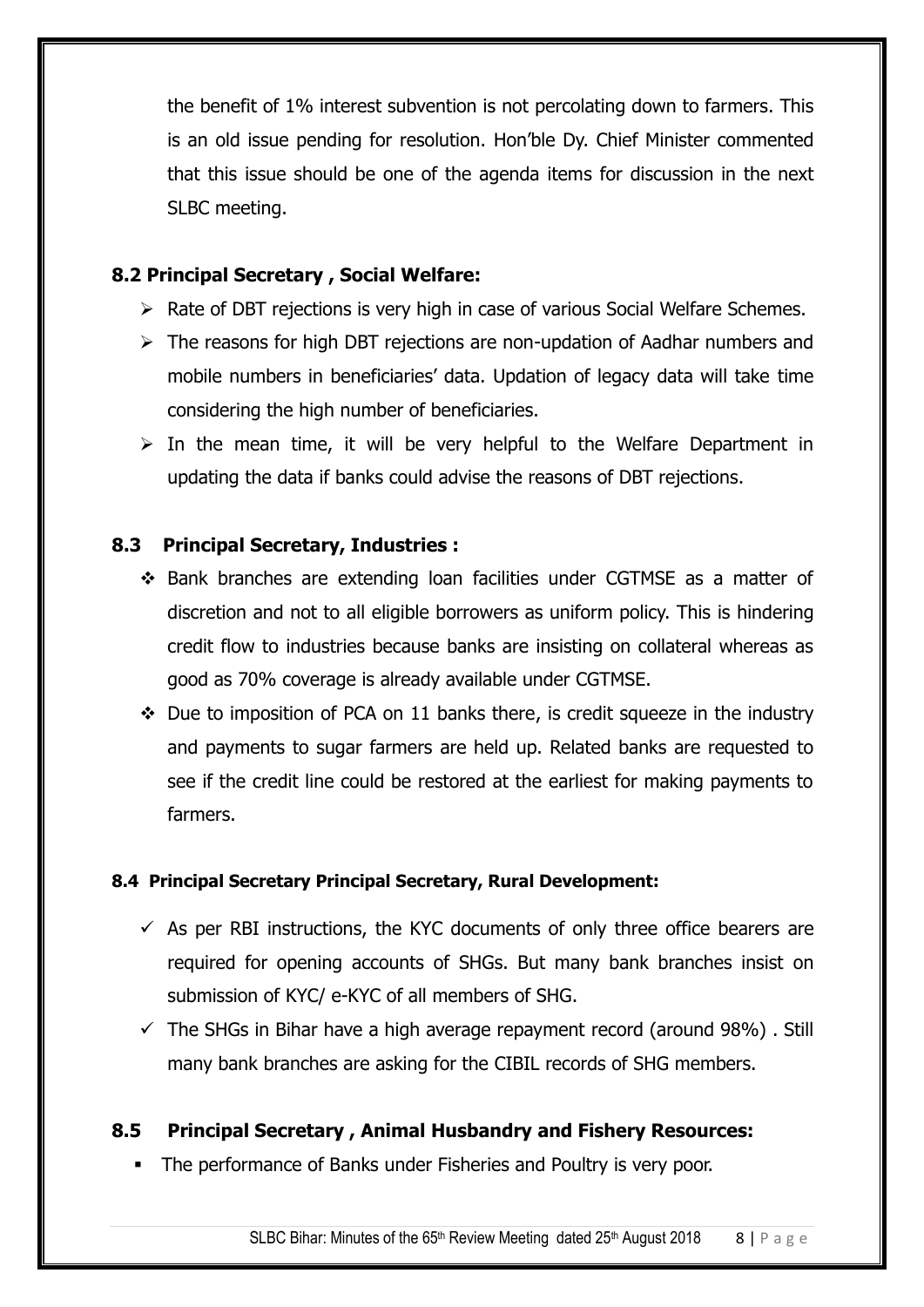- It is surprising to note that banks have financed 63,551 dairy units loans worth Rs 419 Crores during the quarter. Bandhan Bank alone has financed Rs 335.52 Crores to 60,171 beneficiaries.
- Bandhan Bank representative confirmed the correctness of data. He was requested to send granular details to the Animal Husbandry and Fishery Resources Deptt.
- Expressed anxiety over pendency of dairy loan applications and requested controlling level officials to follow up.
- **Banks suggested that while sending loan applications to the branches their** controllers should also be informed about it to exercise control on progress in this regard.
- **Principal Secretary informed that web site is being developed which, when** completed, will contain all the details of dairy loan applications and its current status.

# **9. In his concluding remarks, the Hon'ble Dy. Chief (Finance) Minister, reiterated the following important points for action on part of the banks and other stake holders of SLBC:**

- The correctness of data should be ensured.
- $\div$  The DLCC meetings should be held in the relevant quarter invariably.
- Senior bank officials should attend DLCC meetings.
- \* The SLBC meetings henceforth should be issue based. For every meeting, 10-12 issues should be identified and discussed.
- $\div$  The following subject matter should be included among the agenda items for discussion in next SLBC meeting:
	- a. Functioning BCAs/ CSPs / Bank Mitras
	- b. Providing 1% interest subvention to farmers making prompt repayments.
- The Principal Secretaries of Cooperative and Agriculture Departments should resolve urgently the issue of mandatory Crop insurance for KCC borrowers, flagged by Banks.
- Availability of cash in ATMs in the cane growing area East & West Champaran - should be ensured.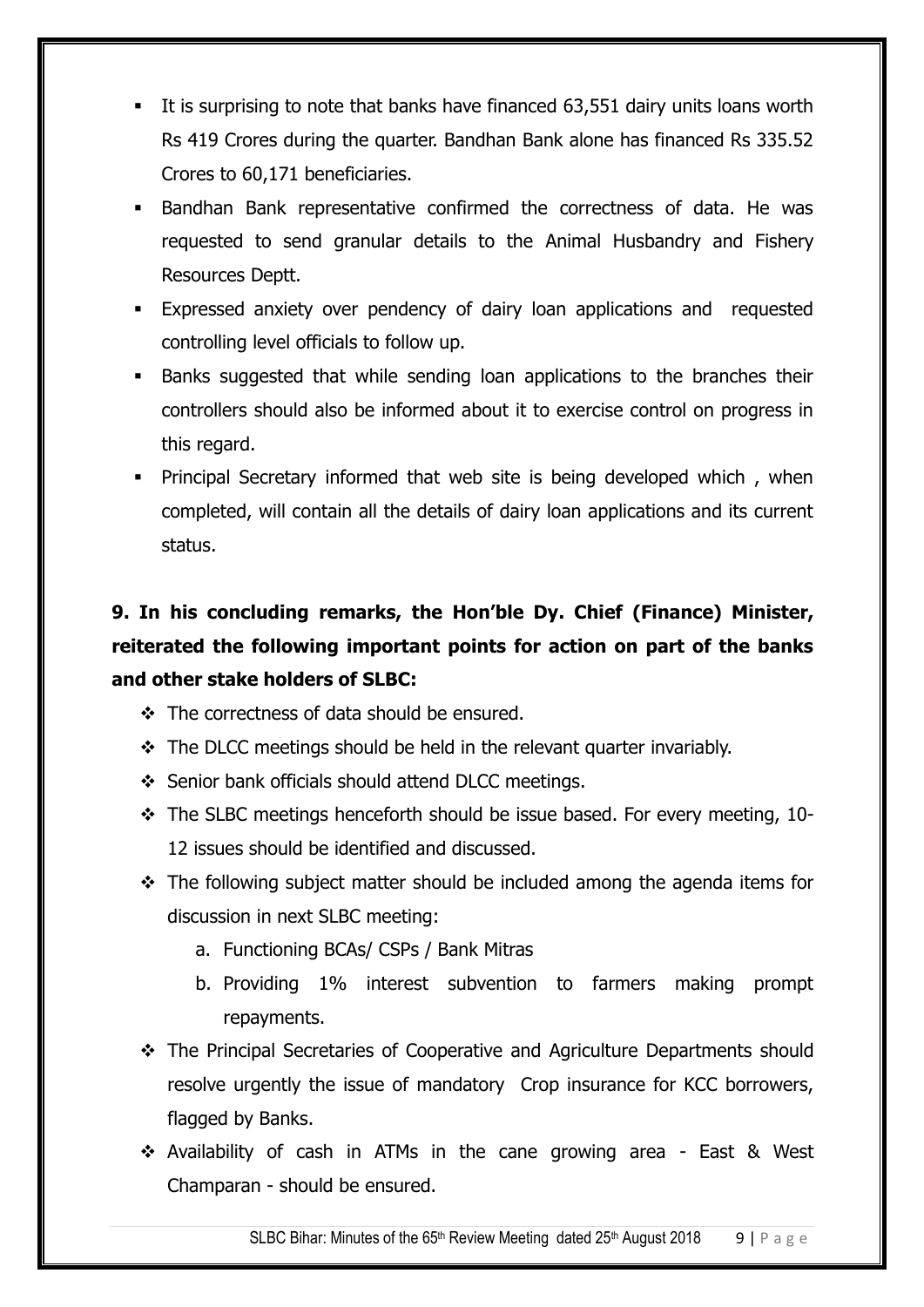- Among most affected LWE districts, the achievement of ACP in Lakhisarai and Gaya districts are low and need boost-up.
- \* There is no point in asking for CIBIL score of SHG members by financing banks.
- \* Banks should expand their loan exposure under CGTMSE.
- \* Opening of BOs in URCs should be completed before the next SLBC meeting.

**10. Sri R. K. Das, AGM (SLBC)** extended vote of thanks to all participants for their active participation in the meeting and announced end of the meeting with the permission of the chair.

### **X X X X X X X X X X**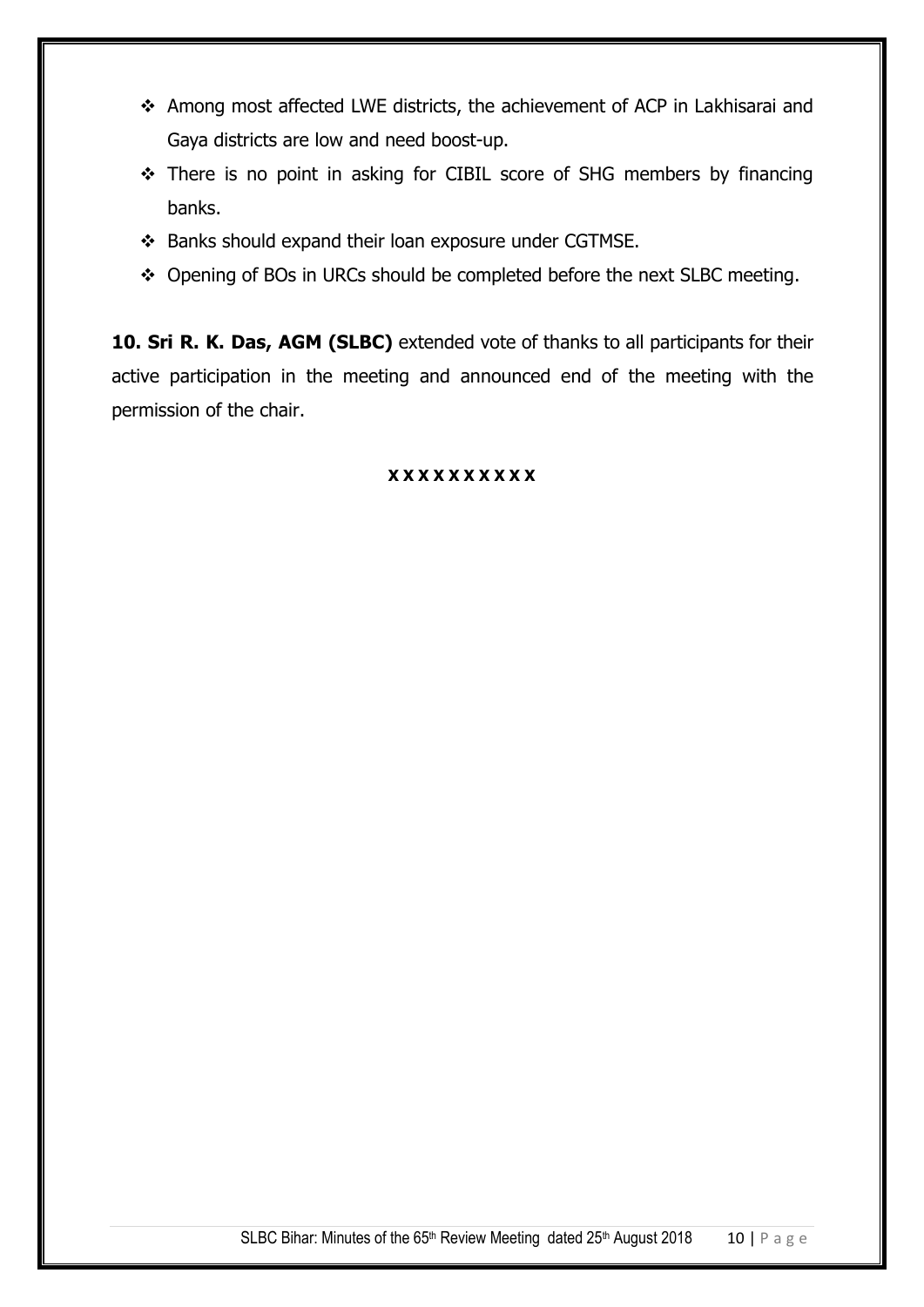## **ACTION POINTS**

### **65 th SLBC MEETING HELD ON 25 th AUGUST, 2018**

## **1. SLBC** /**SLBC Sub-Committees / DLCC/ DLRC**

1.01 SLBC quarterly review meetings should be issue based  $. 10 - 12$  prominent and perennially problematic issues should be taken up for discussion and resolution.

### **(Action: SLBC)**

1.02 The following subject should be included in the agenda item of the next SLBC meeting:

a. Functioning of BCAs / CSPs / Bank Mitras.

b. Payment of 1% interest subvention to eligible KCC borrowers making prompt repayment.

### **(Action: SLBC)**

1.034 - 5 LDMs & Senior District Collectors (SDCs) should be invited to attend SLBC meetings.

## **(Action: SLBC )**

1.04 DLCC meetings should invariably be held timely in the relevant quarter. The DLCC meetings for Mar'18 were held in Madhubani, Siwan & Sheikhpura districts in August much after the due date. Reasons for this to be ascertained and informed to the Chair immediately.

## **(Action: LDMs of related districts)**

1.05 Senior bank officials should also attend DLCC meetings. It must be ensured that same person attends the meetings to ensure continuity of proceedings. These meetings should be attended by district level officials of important Govt. departments and Jeevika. Representatives of BC agents/ CSPs/ Bank Mitras etc. be also called.

## **(Action: All banks , LDMs & GoB)**

1.06 List of participation by senior level officials of banks to the DLCC/ DLRC meetings must be placed in next SLBC meeting.

## **(Action: All banks & LDMs )**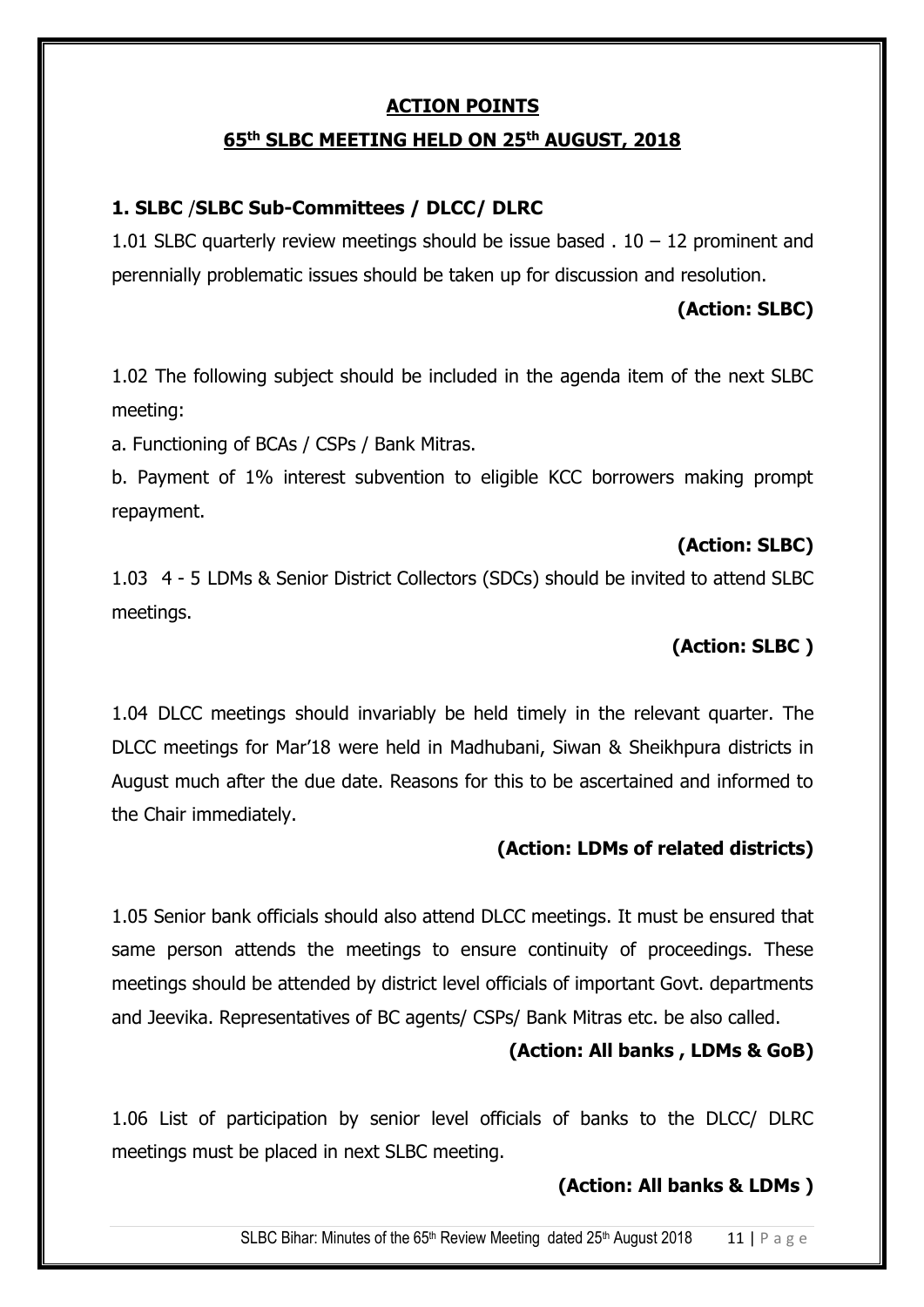## **2. Achievement under ACP & CD ratio**

2.1 In addition to CD Ratio, SLBC should discuss SGDP to Credit ratio also.

## **(Action: SLBC & GoB)**

2.2 The achievement of ACP in Lakhiserai and Gaya districts, which are the most affected LWE districts, is low and needs to be increased.

## **(Action: GoB, Banks & LDMs of related districts)**

2.3 CD Ratio of Saran, Bhojpur and Siwan is less than 30% in June'18 quarter. Special action plan be chalked out in co-ordination with the District Magistrate to improve it immediately.

## **(Action: GoB, Banks & LDMs of related districts)**

## **3. Opening of Banking Outlets (BOs) & review of functioning of BCA / CSP/ Bank Mitra channel of banks**

3.1 The remaining 283 BOs should be opened in URCs by the allottee banks before the next SLBC meeting.

## **(Action: All related banks)**

3.2 BOs in 260 villages included in the DFS's list of 394 villages should also be opened by concerned banks before the next SLBC meeting.

## **(Action: All related banks)**

3.3 Data of all functional and calibrated ATMs be put up in the next SLBC meeting. Priority be given by the banks for opening of more ATMs in sugar growing area.

#### **(Action: All related banks)**

## **4. Flow of credit to Agriculture and MSME sector**

4.1 Agriculture Department and Cooperative Departments, GoB should ewsolve the issue of mandatory Crop Insurance for KCC borrowers of Banks.

## **(Action: Agriculture Department & Cooperative Department, GoB)**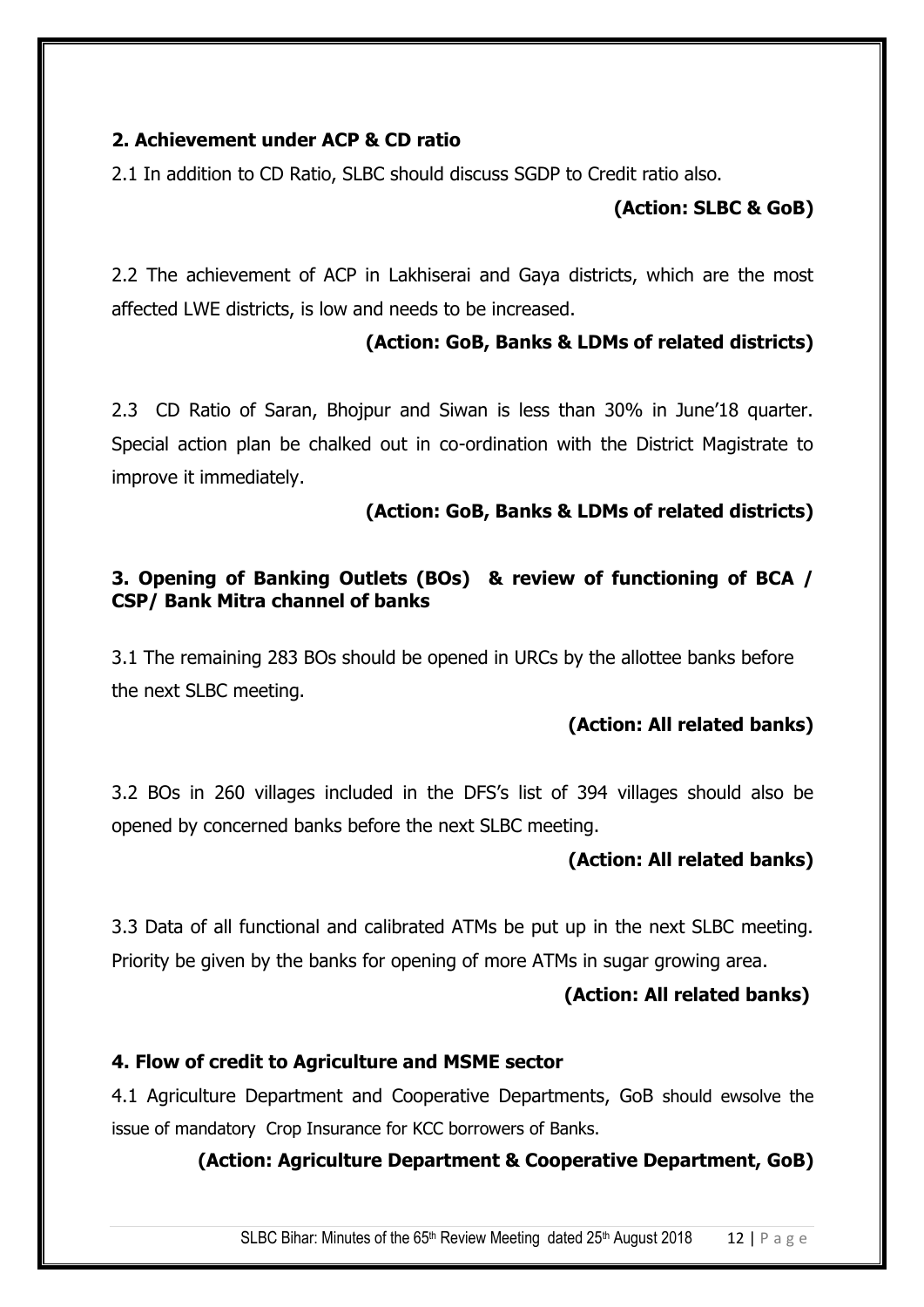4.2 Banks should make available additional 1% interest subvention to eligible borrower-farmers making prompt repayment as per GoB scheme and also claim reimbursement from the Agriculture Department through NABARD. Issue be resolved before the next SLBC meeting.

# **(Action: All banks)**

4.3 Availability of land records and issuance of Land Possession Certificate (LPC) on-line should be ensured at the earliest in a time bound manner.

## **(Action: Revenue and Land Reforms Department , GoB)**

4.4 As per RBI instructions, bank branches should take KYC / e-KYC of only office bearers of SHGs and not all the members of SHGs.

## **(Action: All banks)**

4.5 Banks should consider not asking for CIBIL score of all the SHG members.

## **(Action: All banks)**

4.6 Target set by SLBC to banks for various schemes undertaken by Govt of Bihar /Govt. of India under Allied Agricultural Activities should be achieved by all banks.

## **(Action: All banks)**

4.7 For better control and follow up, bank-wise, branch-wise detailed particulars of applications for allied agri activities should be made available on-line at the earliest with access rights to controllers of the banks.

# **(Action: Animal Husbandry & Fishery Resources Deptt., GoB)**

4.8 Bandhan Bank should furnish information to the Animal Husbandry Department supporting its performance under Dairy/ Fisheries/ Poultry during the quarter.

## **(Action: Bandhan Bank)**

4.9 Banks should cover eligible loans under CGTMSE not as a matter of discretion but as a matter of policy.

## **(Action: All banks)**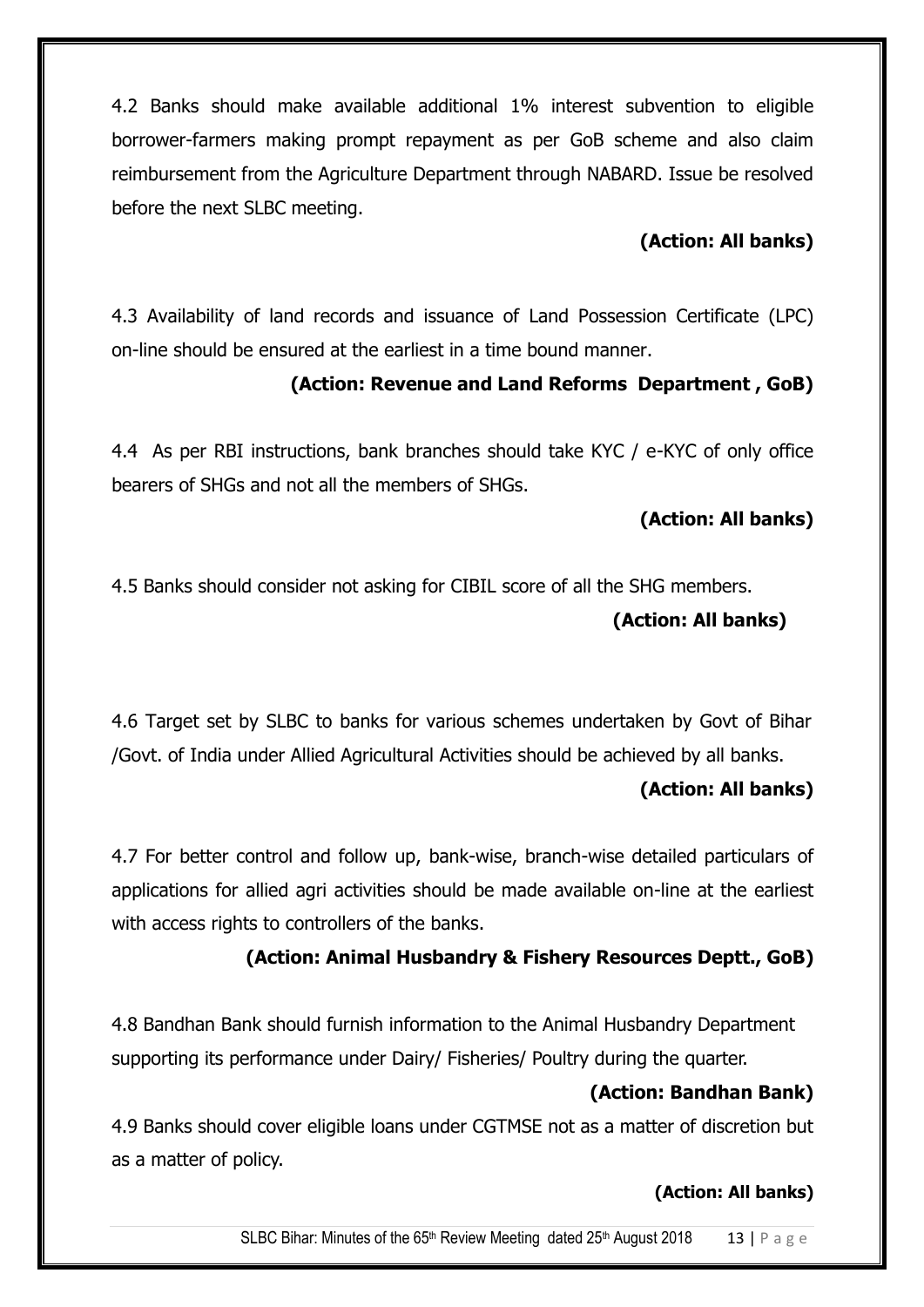## **5. DBT**

5.1 SMS facility to the a/cs of DBT beneficiaries should be provided by the bank. If expenses involved is a constraint for sending free SMS, GoB is willing to reimburse the expenses if the Banks come up with such a proposal.

## **(Action: All banks)**

5.2 In case of diesel subsidy DBT rejections where the reason for rejection is cited as "Aadhar not mapped with NPCI" but Aadhar is linked to Bank account, the concerned banks should take required corrective action in coordination with Agriculture Department, GoB.

#### **(Action: All banks & Agriculture Deptt., GoB)**

5.3 The base data of telephone numbers of the beneficiaries seeded with the DBT effecting department should be corrected.

#### **(Action: GoB)**

#### 6. **Data Sanctity**

6.1 All banks to ensure on-line submission of proper and error free data to SLBC in a timely manner as per recent guidelines of RBI on data flow.

#### **(Action: All banks)**

6.2 Hon'ble Dy. Chief (Finance) Minister, during his visits to five districts to attend special DLCC meetings, observed discrepancies in data submitted in the DLCC and those by the SLBC for March'18. A comparative statement of data submitted in special DLCC meetings by LDMs and data submitted by SLBC to stake holders be put in next SLBC meeting along with reasons for discrepancies.

#### **(Action: DLMs of related districts & SLBC)**

#### **7. Other issues**

7.1 Dedicated Certificate Officers in all districts should be posted for speedy disposal of certificate cases. **(Action: GoB)**

#### **X X X X X X X X X X**

SLBC Bihar: Minutes of the 65<sup>th</sup> Review Meeting dated 25<sup>th</sup> August 2018 14 | P a g e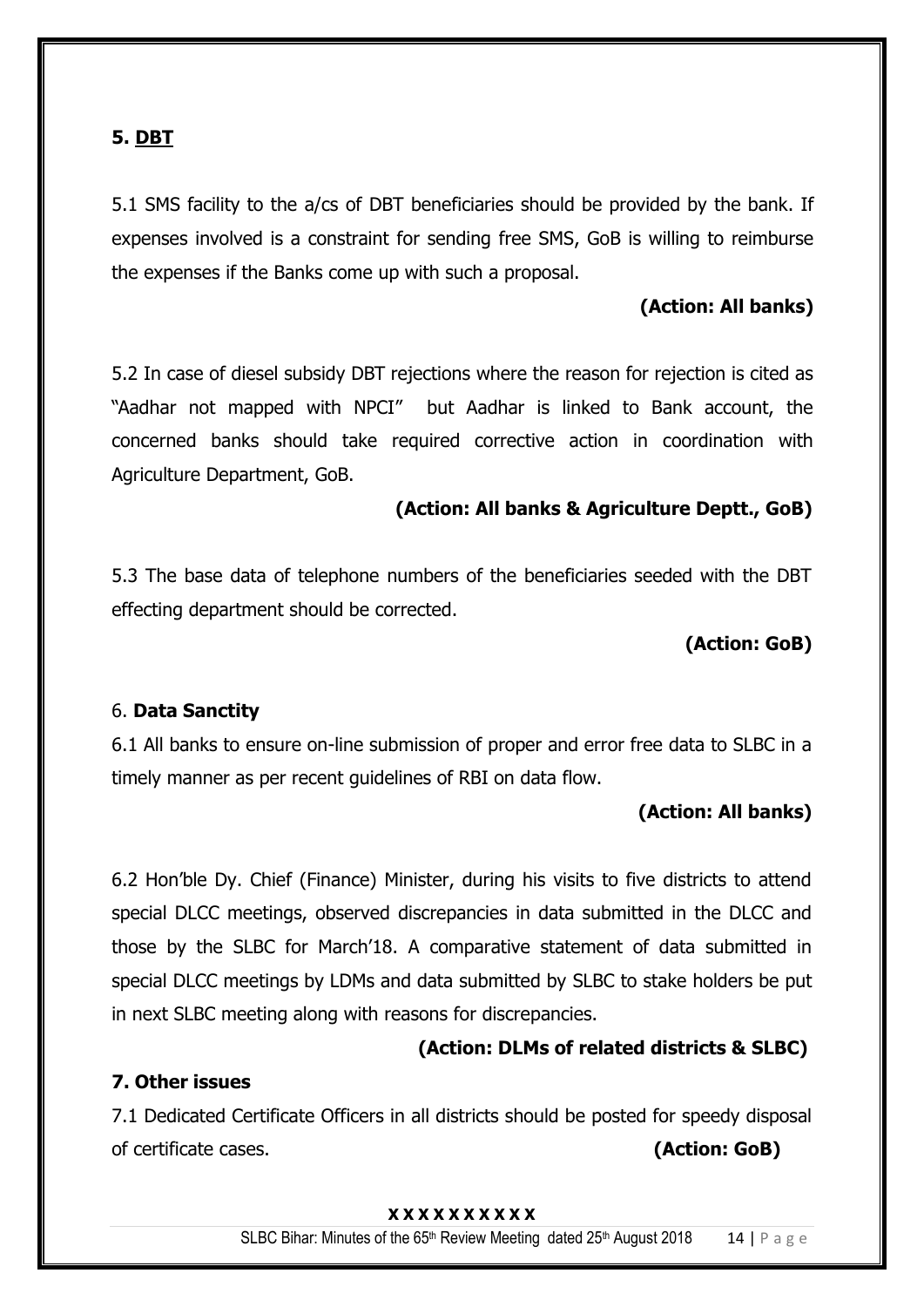# **GLOSSARY**

| <b>ACP</b>                                                                    | <b>Annual Credit Plan</b>                                 |  |  |
|-------------------------------------------------------------------------------|-----------------------------------------------------------|--|--|
| <b>ATR</b>                                                                    | <b>Action Taken Report</b>                                |  |  |
| <b>BCA</b>                                                                    | <b>Banking Correspondent Agent</b>                        |  |  |
| <b>BLBC</b>                                                                   | <b>Block Level Banker Committee</b>                       |  |  |
| <b>BOs</b>                                                                    | <b>Banking Outlets</b>                                    |  |  |
| <b>CD Ratio</b>                                                               | Credit Deposit Ratio                                      |  |  |
| <b>CGM</b>                                                                    | <b>Chief General Manager</b>                              |  |  |
| <b>CGTMSE</b>                                                                 | Credit Guarantee Fund Trust for Micro & Small Enterprises |  |  |
| <b>CSP</b>                                                                    | <b>Customer Service Point</b>                             |  |  |
| <b>DLCC</b>                                                                   | District Level Consultative Committee                     |  |  |
| <b>DLRC</b>                                                                   | District Level Review Committee                           |  |  |
| <b>GoB</b>                                                                    | Government of Bihar                                       |  |  |
| <b>KCC</b>                                                                    | Kisan Credit Card                                         |  |  |
| <b>LDM</b>                                                                    | Lead District Manager                                     |  |  |
| <b>LWE</b>                                                                    | Left Wing Extremism                                       |  |  |
| <b>MSME</b>                                                                   | Micro, Small & Medium Enterprises                         |  |  |
| <b>NPA</b>                                                                    | Non Performing Assets                                     |  |  |
| <b>PCA</b>                                                                    | <b>Prompt Corrective Action</b>                           |  |  |
| <b>PMAY</b>                                                                   | Pradhan Mantri Awas Yojna                                 |  |  |
| <b>PMEGP</b>                                                                  | Pradhan Mantri Employment Generation Programme            |  |  |
| <b>PMFBY</b>                                                                  | Pradhan Mantri Fasal Bima Yojna                           |  |  |
| <b>PMJDY</b>                                                                  | Pradhan Mantri Jan Dhan Yojna                             |  |  |
| <b>PMJJBY</b>                                                                 | Pradhan Mantri Jeevan Jyoti Bima Yojna                    |  |  |
| <b>PMSBY</b>                                                                  | Pradhan Mantri Suraksha Bima Yojna                        |  |  |
| <b>SARFAESI Act</b> Securitization and Reconstruction of Financial Assets and |                                                           |  |  |
|                                                                               | Enforcement of Securities Interest Act, 2002              |  |  |
| <b>SHG</b>                                                                    | Self Help Group                                           |  |  |
| <b>SGDP</b>                                                                   | <b>State Gross Domestic Product</b>                       |  |  |
| <b>SLBC</b>                                                                   | <b>State Level Banker Committee</b>                       |  |  |
| <b>URCs</b>                                                                   | <b>Unbanked Rural Centres</b>                             |  |  |

## **X X X X X X X X X X**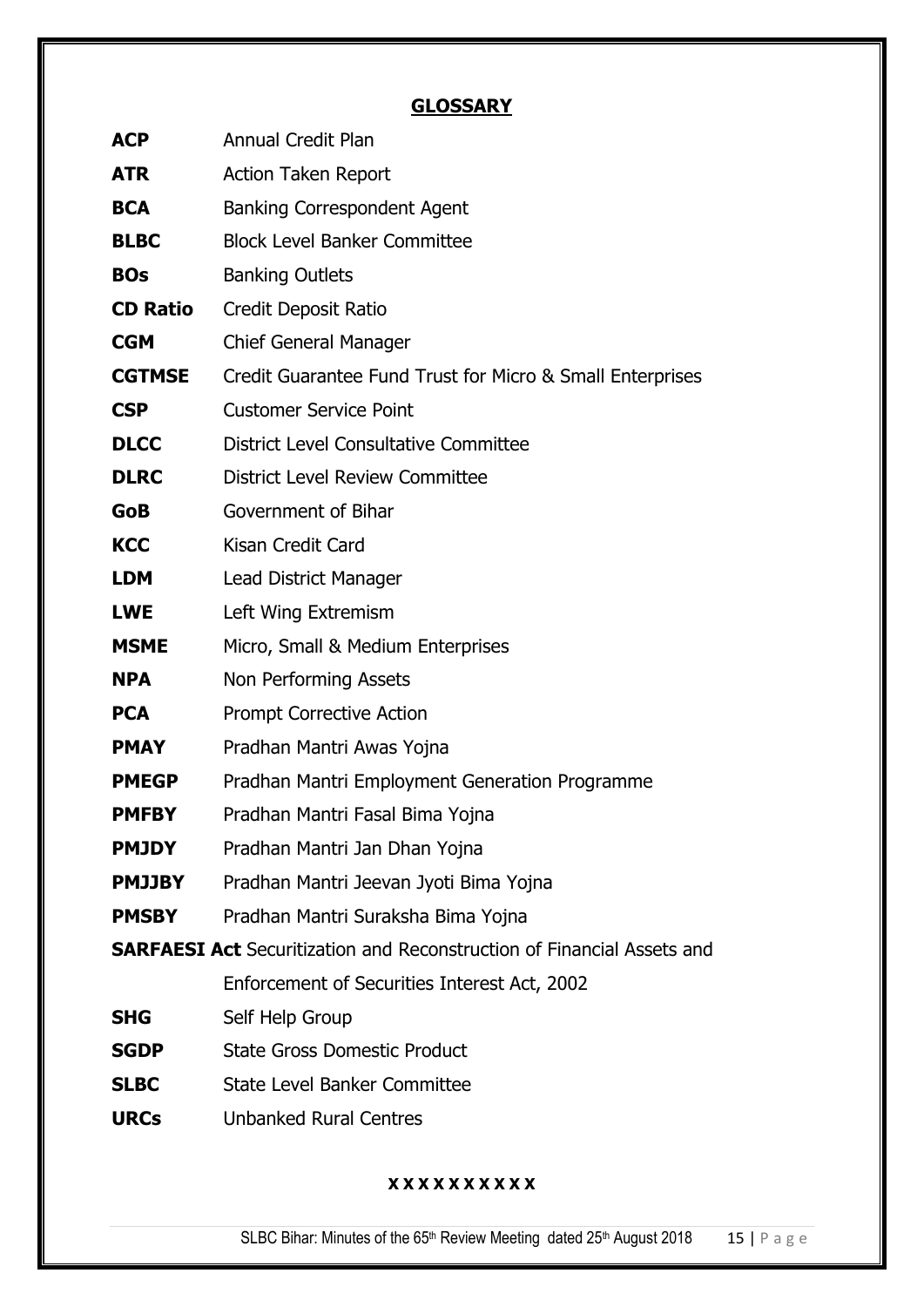# **TH SLBC REVIEW MEETING DATED 25.08.2018 AT HOTEL CHANAKYA, PATNA**

### **LIST OF PARTICIPANTS**

| SI. No.               | Name of the Participants | Designation/ Office                                    |
|-----------------------|--------------------------|--------------------------------------------------------|
| <b>Minister:</b>      |                          |                                                        |
| 1                     | Sri Sushil Kumar Modi    | Dy. Chief Minister & Finance Minister, Govt. of Bihar  |
| <b>State</b>          |                          |                                                        |
| Govt.                 |                          |                                                        |
| 1                     | Smt. Sujata Chaturvedi   | Principal Secretary, Finance Govt. of Bihar            |
| $\overline{2}$        | Sri Atul Prasad          | Principal secretary, Social welfare                    |
| $\overline{3}$        | Sri Sudhir Kumar         | Principal Secretary, Agriculture Deptt.                |
| 4                     | Sri S. Siddharth         | Principal Secretary, Industry Deptt. Govt. of Bihar    |
| $\overline{5}$        | Sri Balamurugan D.       | CEO, JEEVIKA, Rural Development Deptt.                 |
| 6                     | Sri Arvind Kr. Choudhary | Secretary, Rural Development Deptt.                    |
| 7                     | Smt. N Vijaya Laxmi      | Secretary, Animal Husbandry & Fish. Resources Deptt.   |
| 8                     | Sri Binod Nand Jha       | Additional Secretary, Urban Dev.& Housing              |
| 9                     | Dr. Chandrashekhar Singh | LRO, Animal Husbandry Department                       |
| 10                    | Sri Amitabh Mishra       | Joint Secretary, Deptt. of Finance                     |
| 11                    | Sri Chandra Prakash      | Dy. Secy. Finance, Deptt. of Finance                   |
| 12                    | Sri R Ranjan             | Banking & Finance Expert, Deptt. of Finance            |
| 13                    | Sri Rajeev Ranjan        | Banking & Finance expert, Deptt. of Finance            |
| 14                    | <b>Sri Nand Kishor</b>   | Director, Horticulture, Agriculture Deptt.             |
| 15                    | Sri Dileep Kumar         | Dy.Director Fisheries, Animal & Fish Resources Deptt.  |
| 16                    | Sri Vinod Kumar          | Dy. Director Fisheries, Animal & fish Resources Deptt. |
| 17                    | Sri V M Jha              | Director MSME-DI, Patna                                |
| 18                    | Sri Naveen Kumar         | Asst. Director, MSME - DI/Patna                        |
| 19                    | Sri A K Jha              | Director, Dairy                                        |
| 20                    | Sri Sanjay Kumar         | Dy. Director, Dairy                                    |
| 21                    | Sri Shubhendu Dutta      | Administrative Officer, AIC , PATNA                    |
| $\overline{22}$       | Sri Mukesh Kumar         | Team Leader, UD &HD                                    |
| RBI&<br><b>NABARD</b> |                          |                                                        |
| 1                     | Sri N K Topno            | Regional Director, Reserve Bank of India               |
| $\overline{2}$        | Sri S K Majoomdar        | Chief General Manager, NABARD                          |
| $\overline{3}$        | Sri Manoj Ranjan         | GM, FIDD, Reserve Bank of India                        |
| 4                     | Sri Sharik Hoda          | AGM, Reserve Bank of India                             |
| $\overline{5}$        | Sri B K Mishra           | Manager, NABARD                                        |
| <b>Banks:-</b>        |                          |                                                        |
|                       |                          |                                                        |
| $\mathbf 1$           | Sri B Ramesh Babu        | Dy. Managing Director, State Bank of India             |
| $\overline{c}$        | Sri Sandeep Tewari       | Chief General Manager, State Bank Of India             |
| 3                     | Sri Pradeep Kumar Ghosh  | General Manager NW-I, State Bank of India              |
| 4                     | Sri V.S. Negi            | General Manager NW-III, State Bank of India            |
| 5                     | Sri PKCDash              | General Manager, BGB                                   |
| 6                     | Sri Devesh Kumar         | Dy. General Manager (ABU), State Bank of India         |
| $\overline{7}$        | Sri Parijat Saurabh      | Dy. General Manager (SME), State Bank of India         |
| 8                     | Sri Aparesh K Dennis Das | Dy. General Manager (FI & MF), State Bank of India     |
| 9                     | Sri P K Mohanty          | Chairman, MBGB                                         |
| 10                    | Sri IM Kukreja           | Chairman, UBGB                                         |
| 11                    | Sri Ch. S. Sastry        | Dy. General Manager, Andhra Bank                       |
| 12                    | Sri G. B. Tripathy       | Dy. General Manager, Union Bank                        |
| 13                    | Sri Debananda Sahoo      | Dy. General Manager, Canara Bank                       |
| 14                    | Sri Himanshu Kansal      | Dy. General Manager, Allahabad Bank                    |

SLBC Bihar: Minutes of the 65<sup>th</sup> Review Meeting dated 25<sup>th</sup> August 2018 16 | P a g e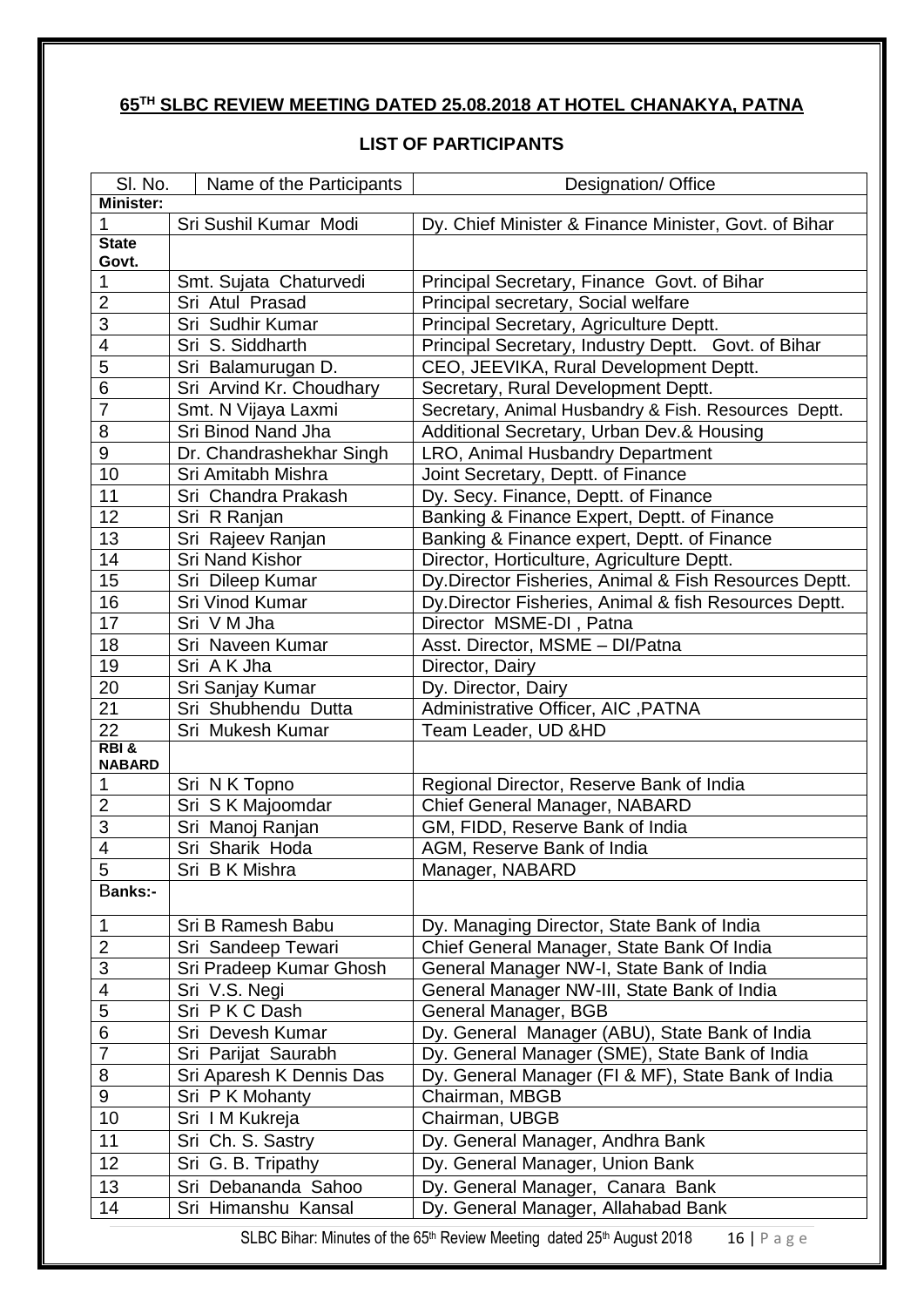| 15<br>16                                                                                                     | Sri Anil Kumar Singh                         | Zonal Manager, Bank of India                                                                   |  |
|--------------------------------------------------------------------------------------------------------------|----------------------------------------------|------------------------------------------------------------------------------------------------|--|
| 17                                                                                                           | Sri MK Bajaj<br>Sri Girija Shankar Mishra    | Zonal Manager, Central Bank Of India<br>Zonal Manager, Indian Bank                             |  |
| 18                                                                                                           |                                              |                                                                                                |  |
| 19                                                                                                           | Sri S. K. Singla<br>Sri Prakhar Kumar        | Dy. Zonal Manager, Punjab National Bank<br>Dy. Zonal Manager, Dena Bank                        |  |
| 20                                                                                                           |                                              |                                                                                                |  |
| 21                                                                                                           | Sri Sajid Ahmad<br>Sri R L Das               | Dy. Zonal Head, Corporation Bank                                                               |  |
|                                                                                                              |                                              | Circle Head, OBC                                                                               |  |
| 22<br>23                                                                                                     | Sri R.K. Das<br>Sri Mithilesh Kr. Srivastava | Asst. General Manager SLBC, State Bank of India<br>Asst. General Manager, United Bank of India |  |
| 24                                                                                                           |                                              |                                                                                                |  |
| 25                                                                                                           | Sri Ganesh Prasad<br>Sri Gautam Kumar        | Asstt. General Manager, Union Bank of India<br>Asstt. General Manager, IDBI Bank               |  |
| 26                                                                                                           | Sri Sudhanshu Shekhar                        | Asstt. General Manager, UCO Bank                                                               |  |
| 27                                                                                                           | Captain Praveer Bharti                       | Asstt. General Manager, Bank of Baroda                                                         |  |
| 28                                                                                                           | Sri Madhushudan Behara                       | Sr. Regional Manager, Indian Overseas Bank                                                     |  |
| 29                                                                                                           | Sri Sunil Kumar Shobit                       | Regional Manager, Syndicate Bank                                                               |  |
| 30                                                                                                           | Sri Binay Kumar                              | Divisional Manager, Canara Bank                                                                |  |
| 31                                                                                                           | Sri Jayant Chakraborty                       | Circle Head, Axis Bank                                                                         |  |
| 32                                                                                                           | Sri Manish Sinha                             | Circle Head- Agri. HDFC Bank Ltd.                                                              |  |
| 33                                                                                                           | Sri Kumar Ranjit                             | Regional Head, ICICI Bank                                                                      |  |
| 34                                                                                                           | Sri Mukesh Kumar                             | Regional Manager, Indus Ind Bank                                                               |  |
| 35                                                                                                           | Sri Subhajit Mittra                          | Regional Head, Bandhan Bank                                                                    |  |
| 36                                                                                                           | Sri Neeraj Kumar                             | AVP, Bandhan Bank                                                                              |  |
| 37                                                                                                           | Sri Sunny G Abraham                          | AVP & Area Head, Federal Bank                                                                  |  |
| 38                                                                                                           | Sri Amit Kumar                               | State Head, Ujjivan SFB                                                                        |  |
| 39                                                                                                           | Sri Tarun Gupta                              | Zonal Head, Uttkarsh SFB                                                                       |  |
| 40                                                                                                           | Sri Diptendra Ghosh                          | Zonal Business Head, Uttkarsh SFB                                                              |  |
| 41                                                                                                           | Sri Chandra Shekhar Singh                    | MD, Bihar State Co-operative Bank                                                              |  |
| 42                                                                                                           | Ms Veena                                     | Chief Manager, UCO Bank                                                                        |  |
| 43                                                                                                           | Sri R S Sharma                               | Chief Manager, Central Bank of India                                                           |  |
| 44                                                                                                           | Sri Paritosh Kumar                           | Chief Manager, BGB                                                                             |  |
| 45                                                                                                           | Sri Kumar Keshav                             | Chief Manager, Vijaya Bank                                                                     |  |
| 46                                                                                                           | Sri Vidya Bhushan Shah                       | Sr. Manager, Indian Bank                                                                       |  |
| 47                                                                                                           | Sri Gaurav Kumar                             | Sr. Manager, Bank of Maharashtra                                                               |  |
| 48                                                                                                           | Sri Manoj Kumar                              | Sr. Manager, Union Bank of India                                                               |  |
| 49                                                                                                           | Sri Ranjan Kumar Pani                        | Sr. Manager, Syndicate Bank                                                                    |  |
| 50                                                                                                           | Sri Ved Ratan Kumar                          | Sr. Manager, Syndicate Bank                                                                    |  |
| 51                                                                                                           | Sri Jay Prakash                              | Sr. Manager, United Bank of India                                                              |  |
| 52                                                                                                           | Sri Vidya Bhushan Shah                       | Sr. Manager, Indian Bank                                                                       |  |
| 53                                                                                                           | Sri M N Laguri                               | Sr. Manager, Corporation Bank                                                                  |  |
| 54                                                                                                           | Sri Deo Bhushan                              | Sr. Manager, Bank of Baroda                                                                    |  |
| 55                                                                                                           | Sri Suman Kumar                              | Sr. Manager, Central Bank of India                                                             |  |
| 56                                                                                                           | Smt Sneha Singh                              | Manager, Allahabad Bank                                                                        |  |
| 57                                                                                                           | Sri Kayenat Jamil                            | Manager, Punjab & Sind Bank                                                                    |  |
| 58                                                                                                           | Sri Rajeev Ranjan                            | Manager, Bank of India                                                                         |  |
| 59                                                                                                           | Sri Mukesh Agrawal                           | Manager, Union Bank of India                                                                   |  |
| 60                                                                                                           | Sri Sujit Kumar                              | Manager, OBC Bank                                                                              |  |
| 61                                                                                                           | Sri Ranjeet Ranjan                           | Manager, UCO Bank                                                                              |  |
| 62                                                                                                           | Sri Ramudar Rai                              | Manager, Kotak Mahindra Bank                                                                   |  |
| 63                                                                                                           | Sri Shamaraja Bhatt                          | Manager, Karnataka Bank                                                                        |  |
| 64                                                                                                           | Sri Vivek Ranjan                             | Manager, DCB Bank                                                                              |  |
| 65                                                                                                           | Sri Vijay Kumar                              | Manager, Yes Bank                                                                              |  |
| 66                                                                                                           | Sri Pintoo Kumar Singh                       | Manager, Indus Ind Bank                                                                        |  |
| 67                                                                                                           | Sri Arun Henrey E                            | Manager, South Indian Bank                                                                     |  |
| SLBC Bihar: Minutes of the 65 <sup>th</sup> Review Meeting dated 25 <sup>th</sup> August 2018<br>$17$   Page |                                              |                                                                                                |  |